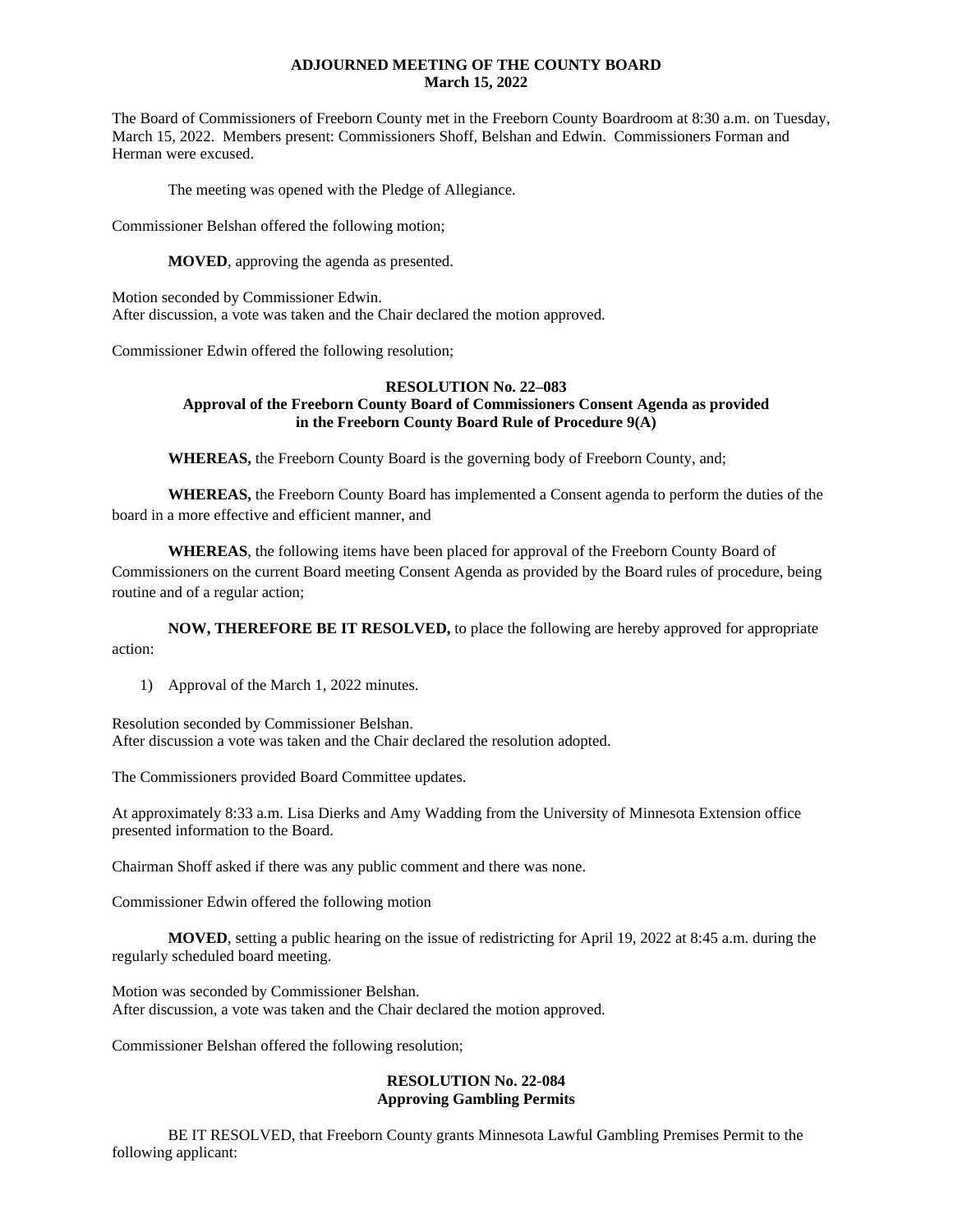Good Shot, LLC in Nunda Township Freeborn Lake Recreation Association, DBA Oakview Golf Course

Resolution seconded by Commissioner Edwin. After discussion a vote was taken and the Chair declared the resolution adopted.

Commissioner Edwin offered the following resolution;

# **RESOLUTION No. 22-085**

## **Placing Craig Rosell on Regular Full Time Employment Status**

**WHEREAS,** the Freeborn County employees have the responsibility for providing quality service with integrity and accountability to the citizens of Freeborn County;

**WHEAREAS,** the Freeborn County Board is the appointing authority for all county employees, and;

**WHEREAS**, Craig Rosell has successfully completed his required probationary employment period with Freeborn County and does provide the necessary services to his department and the public,

**NOW, THEREFORE BE IT RESOLVED,** to place Craig Rosell, Freeborn County Feedlot Officer / HHW Tech., on regular full-time status

Resolution seconded by Commissioner Belshan. After discussion, a vote was taken and the Chair declared the resolution approved.

Commissioner Edwin offered the following resolution:

# **RESOLUTION No. 22-086 Approving the Purchase of Service Agreement with Thomas Allen, Incorporated**

**WHEREAS,** Minnesota Statute mandates provision of services to children and adults meeting specific disability and/or vulnerability criteria in order to ensure health, safety and wellbeing; and

**WHEREAS,** the Freeborn County Department of Human Services is committed to providing quality services to meet the needs of the population of individuals with disabilities; and

**WHEREAS,** the Freeborn County Department of Human Services ensures person centered and client directed case management services in order to maintain quality of life for individuals with disabilities in their homes or in the least restrictive setting possible; and

**WHEREAS,** Thomas Allen, Incorporated is an approved vendor, according to Minnesota Statutes, of case management services to individuals with disabilities; and

**WHEREAS**, the Freeborn County Department of Human Services wishes to purchase specific services from Thomas Allen, Incorporated; therefore

**BE IT RESOLVED,** that the 2022-2023 Purchase of Service Agreement between the Freeborn County Dept. of Human Services and Thomas Allen, Incorporated is approved for provision of the case management services to residents of Freeborn County.

Resolution was seconded by Commissioner Belshan. After discussion, a vote was taken and the Chair declared the resolution approved.

Commissioner Belshan offered the following resolution:

# **RESOLUTION No. 22-087 Approving MnDOT Agency Contract**

WHEREAS, Freeborn County wishes to utilize a grant award in 2022 instead of the originally programed year of 2023 and an agreement with MnDOT will allow such a change;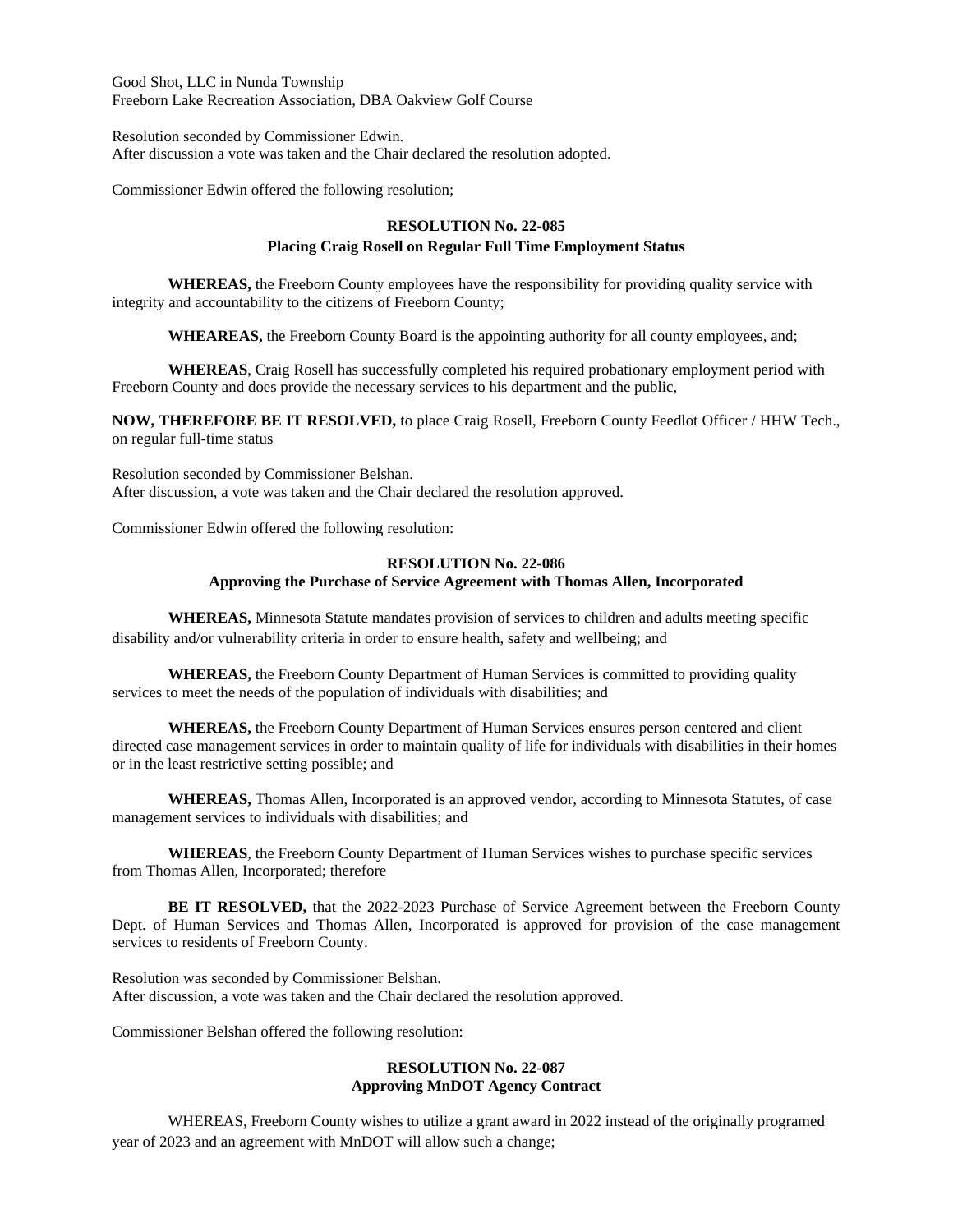NOW THEREFORE, BE IT RESOLVED that pursuant to Minnesota Stat. Sec. 161.36, the Commissioner of Transportation be appointed as Agent of Freeborn County to accept as its agent, federal aid funds which may be made available for eligible transportation related projects.

BE IT FURTHER RESOLVED, that the Chairman of the County Board and the County Administrator are hereby authorized and directed for and on behalf of Freeborn County to execute and enter into an agreement with the Commissioner of Transportation prescribing the terms and conditions of said federal aid participation as set forth and contained in "Minnesota Department of Transportation MnDOT Contract Number 1049763," a copy of which said agreement was before the County Board and which is made a part hereof by reference.

Resolution was seconded by Commissioner Edwin. After discussion, a vote was taken and the Chair declared the resolution approved.

Commissioner Edwin offered the following resolution:

## **RESOLUTION No. 22-088 Awarding Contract CP 022-FRG-999**

**WHEREAS**, Freeborn County has the responsibility of maintaining the buildings, facilities and utilities located on the Freeborn County Fairgrounds;

**WHEREAS**, Freeborn County Highway Department has prepared plans and specifications for the improvements of the following infrastructure, STORM SEWER and WATERMAIN at the FREEBORN COUNTY FAIRGROUNDS;

**NOW, THEREFORE BE IT RESOLVED**, to accept the low bid from Freeborn Construction, Inc. of Albert Lea of \$398,708.10 for project CP 022-FRG-999.

Resolution was seconded by Commissioner Belshan. After discussion, a vote was taken and the Chair declared the resolution approved.

Commissioner Belshan offered the following resolution:

## **RESOLUTION No. 22-089 Awarding Contract CP 022-M-002**

**WHEREAS**, the Freeborn County Highway Department has the responsibility of maintaining the county highway system;

**WHEREAS**, the Freeborn County Highway Department has prepared plans and specifications for the pavement markings on various highways in Freeborn County;

**NOW, THEREFORE BE IT RESOLVED**, to accept the low bid from Traffic Marking Service of Maple Lake, MN for \$174,285.70 for project CP 022-M-002.

Resolution was seconded by Commissioner Edwin. After discussion, a vote was taken and the Chair declared the resolution approved.

Commissioner Belshan offered the following resolution:

### **RESOLUTION No. 22-090 Awarding Contract CP 022-M-004**

**WHEREAS**, the Freeborn County Highway Department has the responsibility of maintaining the county highway system;

**WHEREAS**, the Freeborn County Highway Department has prepared plans and specifications for base stabilization of various highways in Freeborn County;

**NOW, THEREFORE BE IT RESOLVED**, to accept the low bid from Freeborn Coop Oil Co. of Albert Lea, MN for \$148,577.00 for project CP 022-M-004.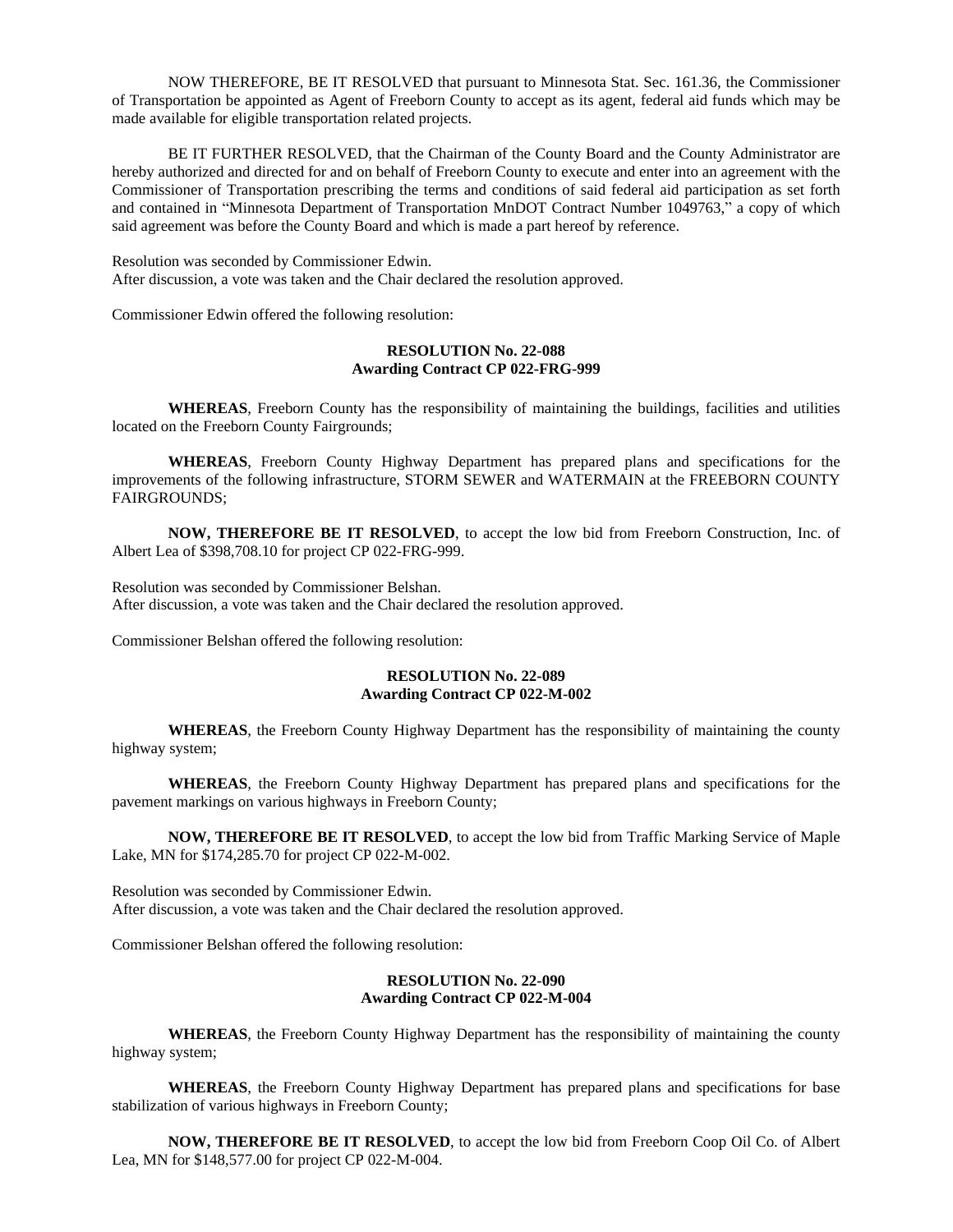Resolution was seconded by Commissioner Edwin. After discussion, a vote was taken and the Chair declared the resolution approved.

Commissioner Edwin offered the following resolution:

# **RESOLUTION No. 22-091 Awarding Contract 222020 – Micro-surfacing**

**WHEREAS**, the Freeborn County Highway Department has the responsibility of maintaining the county road system;

**WHEREAS**, the Freeborn County Highway Department has prepared plans and specifications for the improvements of the following roadway, CSAH 20, FROM CSAH 25 TO CSAH 35, CSAH 25, FROM TH 13 TO CSAH 45, CSAH 46, FROM WEST COUNTY LINE TO CSAH 6;

**NOW, THEREFORE BE IT RESOLVED**, to accept the low bid from ASTECH Corp. of \$1,040,713.10 for projects CP 022-MICRO-020, CP 022-MICRO-025 and CP 022-MICRO-046.

Resolution was seconded by Commissioner Belshan. After discussion, a vote was taken and the Chair declared the resolution approved.

Commissioner Edwin offered the following resolution:

# **RESOLUTION No. 22-092**

### **Award of CP 022-MOL-006 -** MILL AND BITUMINOUS OVERLAY ON CSAH 6 from TH 109 to CSAH 29

**WHEREAS**, the Freeborn County Highway Department has the responsibility of maintaining the county road system;

**WHEREAS**, the Freeborn County Highway Department has prepared plans and specifications for the improvements of the following roadway, CSAH 6 from TH 109 to CSAH 29;

**NOW, THEREFORE BE IT RESOLVED**, to accept the low bid from Ulland Brothers Inc. of Albert Lea of \$1,998,652.00 for project CP 022-MOL-006.

Resolution was seconded by Commissioner Belshan. After discussion, a vote was taken and the Chair declared the resolution approved.

Commissioner Belshan offered the following resolution:

### **RESOLUTION No. 22-093**

**Award CP 022-MOL-084** - MILL AND BITUMINOUS OVERLAY ON CR 84 from TH 65 to CSAH 26

**WHEREAS**, the Freeborn County Highway Department has the responsibility of maintaining the county road system;

**WHEREAS**, the Freeborn County Highway Department has prepared plans and specifications for the improvements of the following roadway, CR 84 from TH 65 to CSAH 26;

**NOW, THEREFORE BE IT RESOLVED**, to accept the low bid from Ulland Brothers Inc. of Albert Lea of \$1,135,133.45 for project CP 022-MOL-084.

Resolution was seconded by Commissioner Edwin. After discussion, a vote was taken and the Chair declared the resolution approved.

Commissioner Belshan offered the following resolution:

## **RESOLUTION No. 22-094 Award of CP 022-SAND-005 2022 Supply Washed Sand for Ice Control**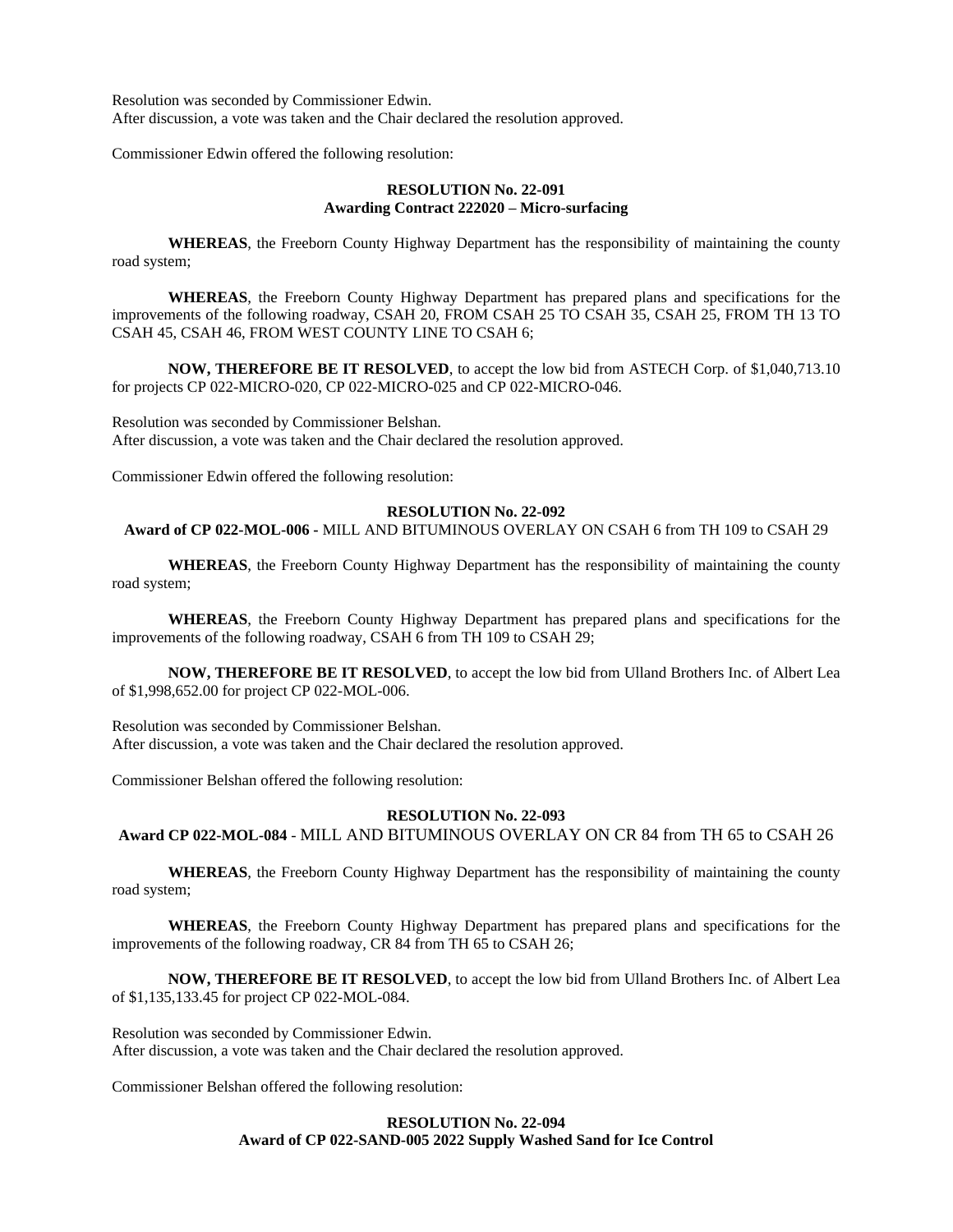**WHEREAS**, the Freeborn County Highway Department has the responsibility of maintaining the county highway system;

**WHEREAS**, the Freeborn County Highway Department has prepared plans and specifications for purchasing a supply of washed sand for ice control that meets product spec 3126 for various highways in Freeborn County;

**NOW, THEREFORE BE IT RESOLVED**, to accept the low bid from Ulland Brothers, Inc. of Albert Lea, MN for \$10.50/ton for 5,000 ton from the Glenville pit meeting product spec 3126 for project CP 022-SAND-005.

Resolution was seconded by Commissioner Edwin. After discussion, a vote was taken and the Chair declared the resolution approved.

Commissioner Edwin offered the following resolution:

### **RESOLUTION No. 22-095**

**Award of SAP 024-626-022** *Reclaim, Recondition and Aggregate Surfacing on CSAH 26 between CSAH 46 and TH 251 North of Hayward, MN*

**WHEREAS**, the Freeborn County Highway Department has the responsibility of maintaining the county road system;

**WHEREAS**, the Freeborn County Highway Department has prepared plans and specifications for the improvements of the following roadway, CSAH 26 between CSAH 46 and TH 251 North of Hayward, MN;

**NOW, THEREFORE BE IT RESOLVED**, to accept the low bid from Ulland Brothers Inc. of Albert Lea of \$2,998,022.84 for project SAP 024-626-022.

Resolution was seconded by Commissioner Belshan. After discussion, a vote was taken and the Chair declared the resolution approved.

Commissioner Belshan offered the following resolution:

### **RESOLUTION No. 22-096 Awarding 2022 Seasonal Bids**

**WHEREAS**, the Freeborn County Highway Department has the responsibility of maintaining the county highway system;

**WHEREAS**, the Freeborn County Highway Department has prepared specifications for various seasonal bid requirements;

**NOW, THEREFORE BE IT RESOLVED**, to accept that the following price lists be placed on file for consideration during the specified time period:

Plant Mixed Bituminous Materials - Ulland Brothers Inc.

Equipment Rental - Freeborn Construction, Jensen Excavating & Trucking LLC

Corrugated Metal Pipe Culvert – TrueNorth Steel, Metal Culverts

Gravel and Crushed Quarry Rock –Ulland Brothers Inc, Freeborn Construction and JJD Companies LLC

Resolution was seconded by Commissioner Edwin. After discussion, a vote was taken and the Chair declared the resolution approved.

Commissioner Edwin offered the following resolution:

### **RESOLUTION No. 22-097 Authorizing the Replacement Two Motor Graders**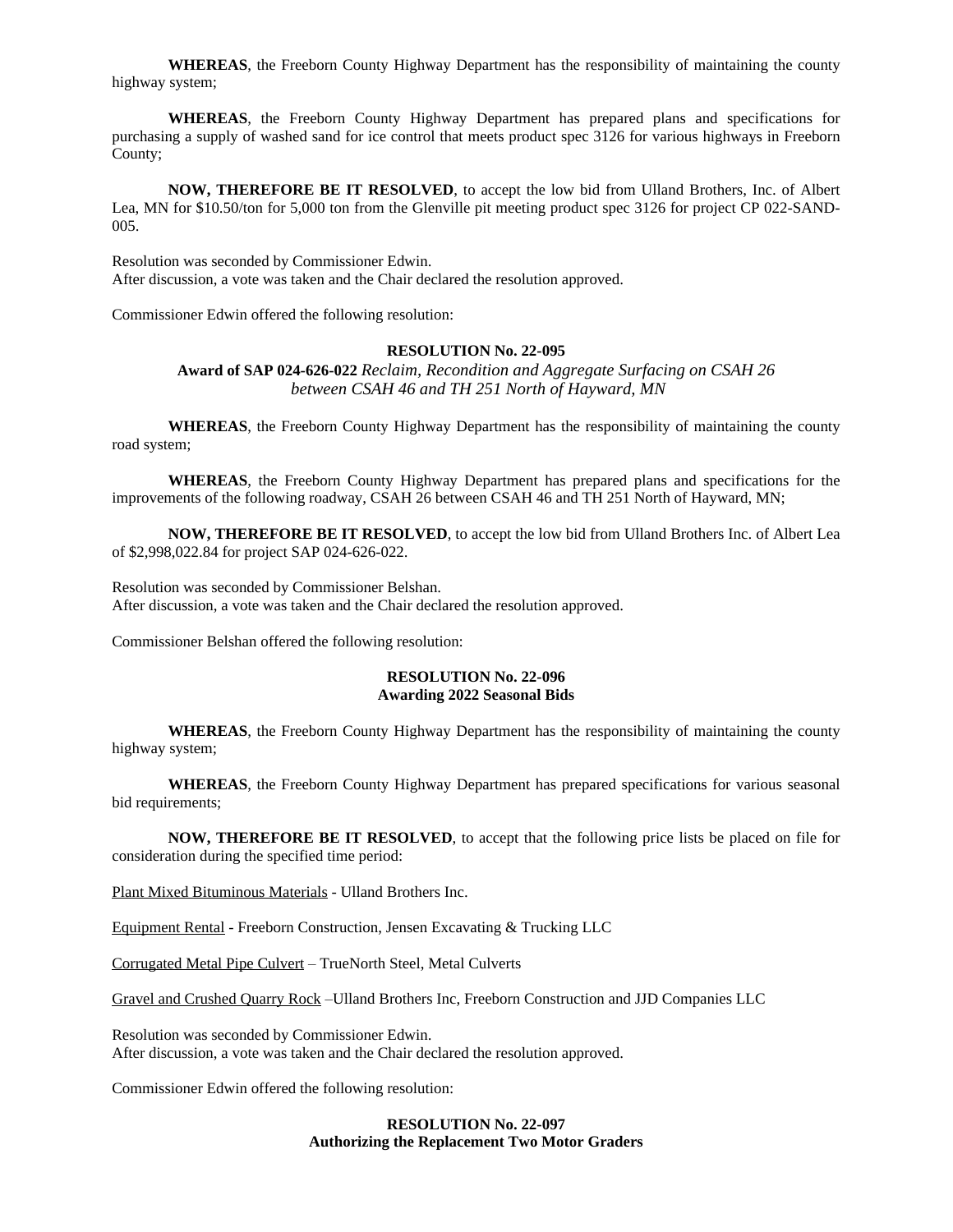**WHEREAS**, the Freeborn County Highway Department has the responsibility of maintaining the county road system; and,

**WHEREAS**, the Freeborn County Highway Department maintains a fleet of motor graders for road maintenance that are also used for critical snow and ice management across the county road system; and

**WHEREAS**, there are two units within the fleet that have approached the end of their useful service life to the County; and,

**WHEREAS**, the lead time necessary when ordering the replacement units does not allow such orders to occur within the same year of an approved budget; and,

**WHEREAS**, to secure contract pricing the purchases must be authorized as soon as possible prior to the approval of the 2023 budget;

**THEREFORE, BE IT RESOLVED** the County Highway Engineer is authorized to place orders for the replacement units at a total approximate cost of \$472,070 after trade in values are considered; and

**IT IS FURTHER RESOLVED** no bills for the replacement equipment will come due nor will the County take position of the replacement units until 2023.

Resolution was seconded by Commissioner Belshan. After discussion, a vote was taken and the Chair declared the resolution approved.

Commissioner Edwin offered the following resolution:

### **RESOLUTION No. 22-098 Authorizing Out of State Travel**

**RESOLVED**, authorizing Chad Bendickson, Shane Classon, Dan Reindal and Doug Bonnerup to attend the Caterpillar Governmental Training and Safety Days in Peoria, Illinois May 16-18, 2022.

Resolution was seconded by Commissioner Belshan. After discussion, a vote was taken and the Chair declared the resolution approved.

At approximately 9:12 a.m. the Board went into closed session as allowed under Minnesota 13D.05, Subd. 2 (3) to discuss health data that is not public.

The Board reconvened at approximately 9:25 a.m. and Administrator Jensen briefed the issues that were discussed in the closed session.

Commissioner Edwin offered the following:

## **RESOLUTION No. 22-099 Allowing Unpaid Leave**

**RESOLVED,** allowing unpaid leave for Brandon Yost for a period of 90 days.

Resolution was seconded by Commissioner Belshan. After discussion, a vote was taken and the Chair declared the resolution approved.

Commissioner Belshan offered the following resolution:

## **RESOLUTION No. 22-100 Approval of Claims**

**RESOLVED**, that the following claims be allowed and paid on or before March 18, 2022.

| <b>FUND</b> | <b>NAME</b>          | <b>AMOUNT</b> |
|-------------|----------------------|---------------|
| 01          | General Fund         | \$462,545.50  |
| 03          | County Road & Bridge | \$132,685.69  |
| 05          | Human Services       | \$ 161,112.41 |